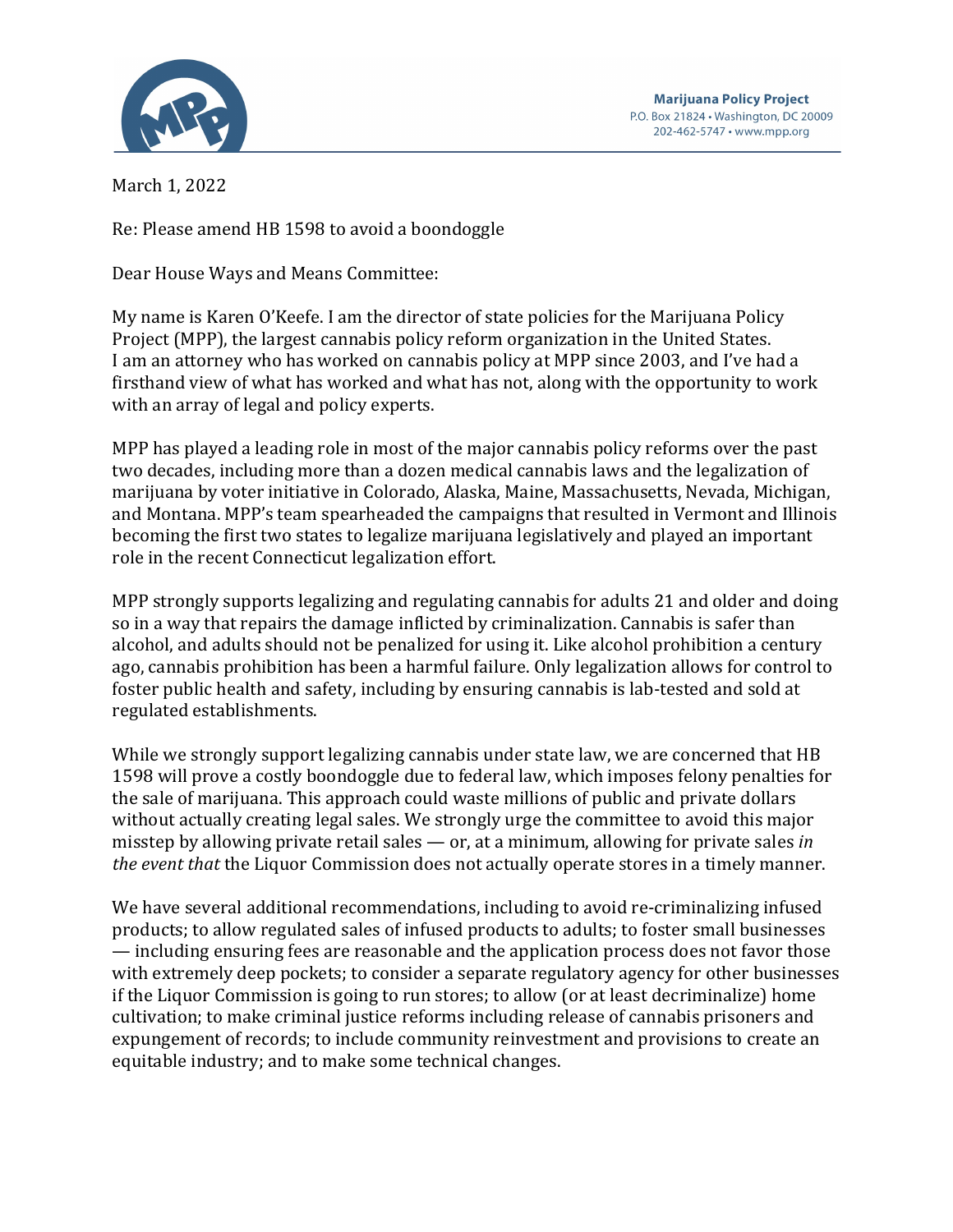Here is a more in-depth explanation of our recommendations and the rationale behind them:

### **1.** A state-run monopoly of cannabis stores is a boondoggle due to federal law.

A monopoly of state-run cannabis stores will probably result in the program never becoming operational  $-$  at least until federal law changes, which could take many years.

Since 18 states have legalized and regulated private cannabis sales, policymakers might assume that federal law is no longer an impediment to states operating cannabis retail stores. But there is a clear legal distinction between a state licensing private businesses and a state seeking to operate its own retail stores. Selling cannabis is a felony under federal  $law<sup>1</sup>$  — even though it is not currently being enforced against those complying with state cannabis regulation laws.

Dozens of states license private businesses that sell cannabis, for medical or adult use, or both. None of those laws have been found to be preempted. Under the non-commandeering principle, which is grounded in the  $10<sup>th</sup>$  Amendment, states can remove criminal penalties from anything.<sup>2</sup> As an Arizona court ruled,<sup>3</sup> as it rejected a preemption challenge to a state law that involved licensing private businesses to sell medical cannabis:

It is of considerable consequence that it is Arizona's attempt at partial decriminalization with strict regulation that makes the AMMA vulnerable ... This view, if successful, highjacks Arizona drug laws and obligates Arizonans to enforce federal prescriptions that categorically prohibit the use of all marijuana. The Tenth Amendment's "anticommandeering rule" prohibits Congress from charting that course.

However, Arizona's — and New Hampshire's — licensure of private cannabis businesses is very different from the state itself selling cannabis. As Vanderbilt Law Professor Robert Mikos explained in "Preemption Under the Controlled Substances Act," one type of preemption is "conflict" or "impossibility" preemption. Under this type of preemption, Mikos explains, a "conflict arises when it is physically impossible to comply with both state and federal law. This would happen, say, if state law orders an individual to distribute marijuana to all qualified medical marijuana patients, because it would be impossible for

<sup>&</sup>lt;sup>1</sup> 21 U.S. Code § 841

<sup>&</sup>lt;sup>2</sup> See: Murphy v. NCAA, No. 16-476, U.S. (2018) ("The PASPA provision at issue here—prohibiting state authorization of sports gambling—violates the anticommandeering rule. ... [S]tate legislatures are put under the direct control of Congress. It is as if federal officers were installed in state legislative chambers and were armed with the authority to stop legislators from voting on any offending proposals. A more direct affront to state sovereignty is not easy to imagine."); *Printz v. United* States, 521 U.S. 898 (1997); *New York v. United* States, 505 U.S. 144 (1992).

<sup>&</sup>lt;sup>3</sup> White Mountain Health Center, Inc. v. Maricopa County, CV 2012-053585 (Arizona Superior Court, Maricopa County, 2012).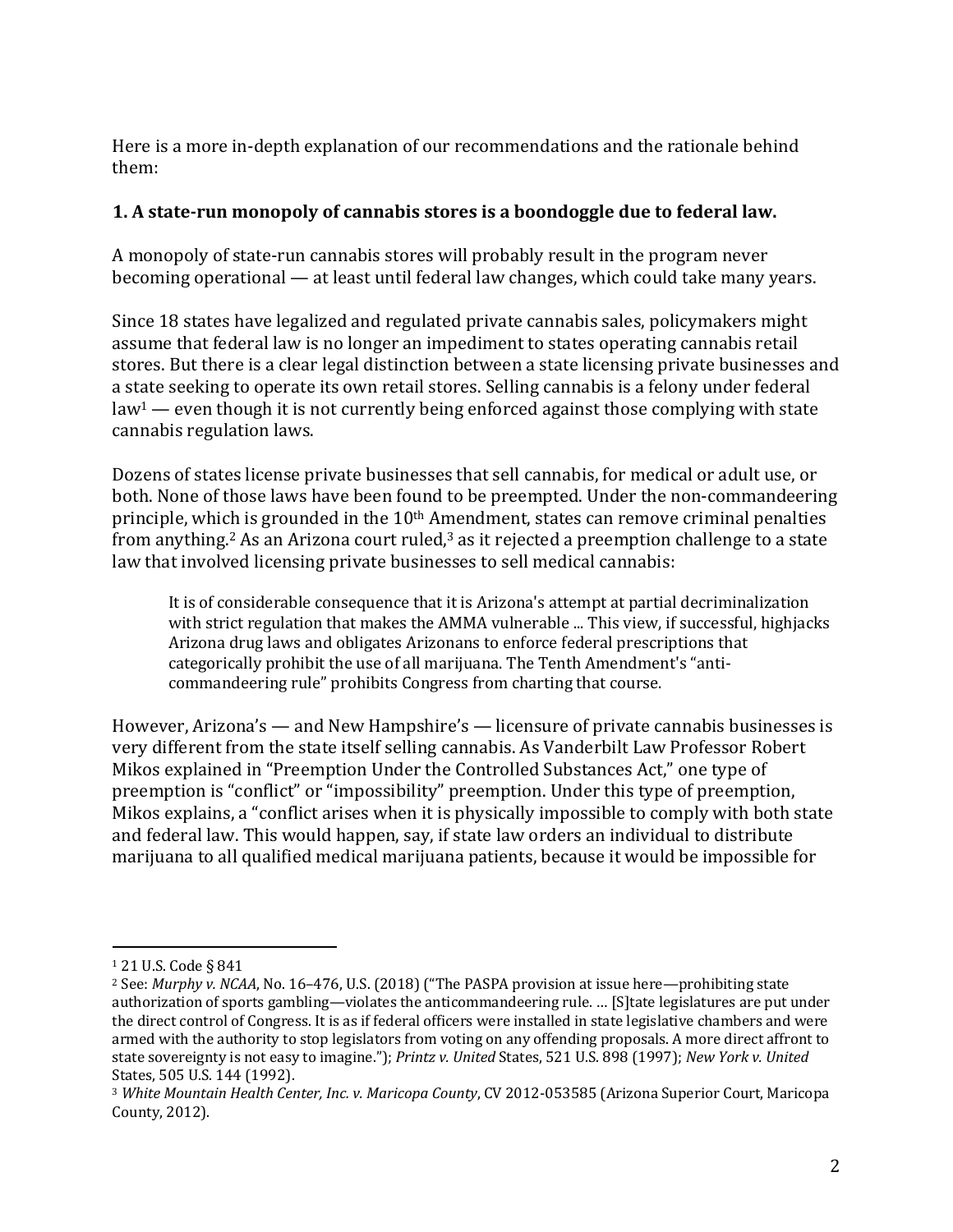this person to fulfill his obligation under state law and simultaneously heed the federal ban on distributing marijuana."<sup>4</sup>

This hypothetical is almost precisely what HB 1598 envisions, except that state workers would be directed to sell to adult consumers (rather than patients), in violation of federal law. As Mikos cautioned, "it would be impossible for this person to fulfill his obligation under state law and simultaneously heed the federal ban on distributing marijuana." In other words, HB 1598 would be preempted.

Even absent a preemption lawsuit, the state may realize it is inadvisable to require state workers to commit multiple felonies every day  $-$  even if federal criminal laws aren't being enforced at the time. Policymakers in several states have explored the idea of state distribution, but in every case, they have ultimately opted to regulate private distribution instead. In Utah, a medical cannabis law was initially crafted to allow both private distribution and state- and county-run distribution. However, county attorneys advised about the legal issues, and the law was rewritten to remove the state and local governments' active role in distribution.<sup>5</sup>

There are myriad legal issues beyond criminal prosecution that could cause hardship for state workers and the government that is directing them to commit federal crimes. Legal residents have been denied citizenship and re-entry into the U.S. for working in the legal cannabis industry.<sup>6</sup> State-legal cannabis industry workers are often denied mortgages because their work entails committing federal crimes and their salaries come from the proceeds of those crimes.<sup>7</sup>

RICO suits have also been filed against legal cannabis stores and could target Liquor Commission-run stores.<sup>8</sup> Presumably at least one Liquor Commission worker will need to use cannabis as part of their  $job - to$  sample the products when deciding which ones to sell. Using cannabis makes it illegal for a person to own, possess, or buy guns or ammunition.<sup>9</sup> And on and on. These issues could cause the Liquor Commission to back out, potentially after expending \$14 million in taxpayer funds.

<sup>&</sup>lt;sup>4</sup> Robert Mikos, "Preemption Under the Controlled Substances Act," *Vanderbilt University Law School Public Law and Legal Theory*, 2013.

<sup>&</sup>lt;sup>5</sup> See "Utah Reworking Medical Marijuana Distribution Plans," *Associated Press*, July 31, 2019. ("Several county attorneys are pressuring Utah to scrap its plans for a state-run medical marijuana dispensary system, arguing the system would put public employees at risk of being prosecuted under federal drug laws.")

<sup>&</sup>lt;sup>6</sup> See Ana Campoy and Justin Rohrlich, "Immigrants are being denied US citizenship for smoking legal pot," *Quartz*, April 20, 2019; Michelle A. Kain, "The Impact of Marijuana Decriminalization on Legal Permanent Residents: Why Descheduling Marijuana at the Federal Level Should Be a High Priority," 62 B.C. L. Rev. 2057 (2021), https://lawdigitalcommons.bc.edu/bclr/vol62/iss6/7.

<sup>&</sup>lt;sup>7</sup> See "Federal Prohibition of Marijuana Restricts Lenders Ability to Issue Loans to Borrowers Employed in Marijuana Industry," *ID Supra*, April 10, 2018.

<sup>&</sup>lt;sup>8</sup> Hayley N. Sipes, "Weeding out Marijuana Businesses with RICO," 57 *Washburn L.J. Online* 21 (2018), http://washburnlaw.edu/wljonline/sipes-marijuanaandrico.

<sup>&</sup>lt;sup>9</sup> See "Fact Check: Marijuana or guns, you can't have both!," *News10*, April 15, 2021, https://www.whec.com/news/fact-check-marijuana-or-guns-you-cant-have-both/6075948/.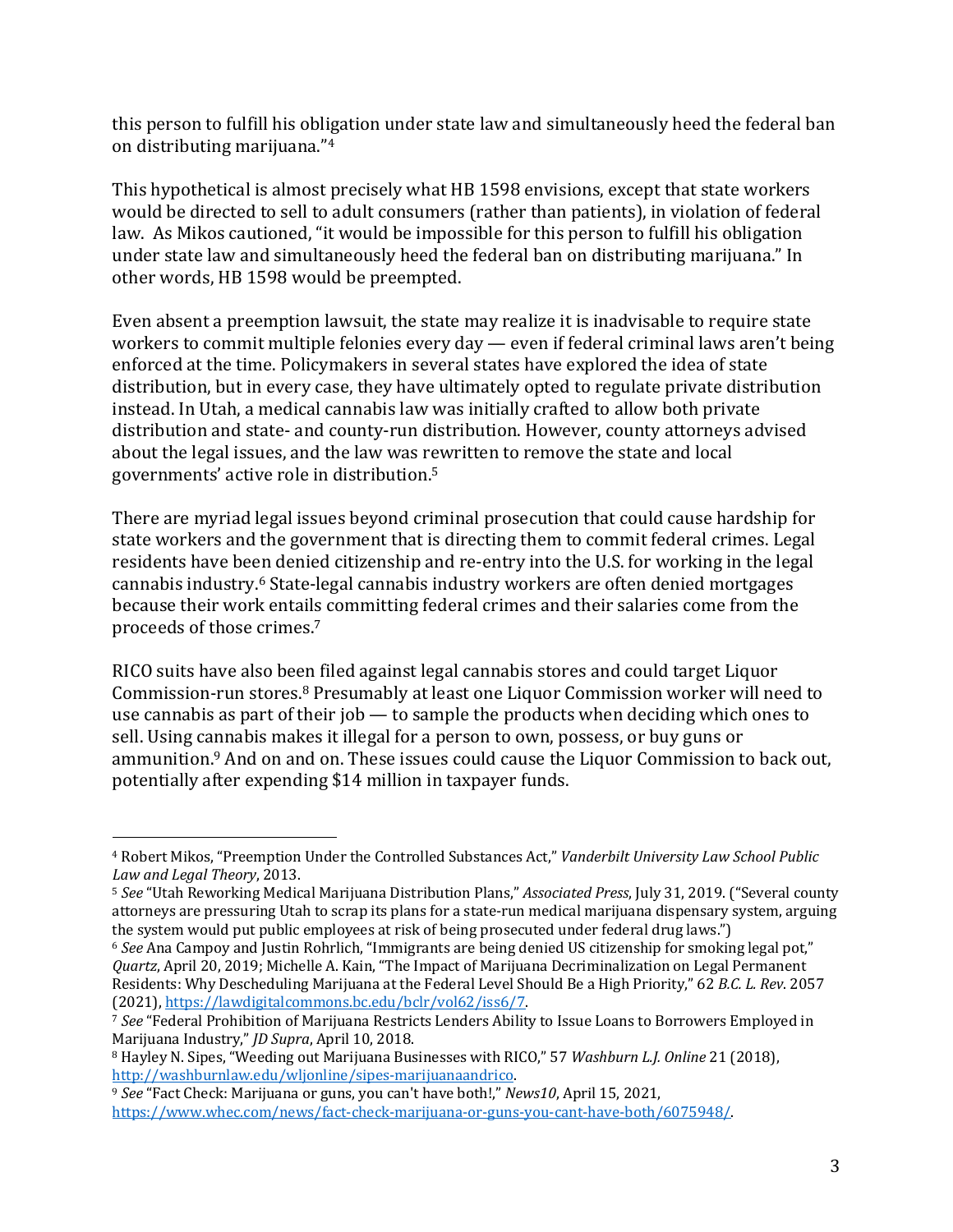And of course, we could have a new president in 2024, who could begin enforcing criminal laws related to cannabis.

Giving the state Liquor Commission a monopoly on all cannabis sales to consumers will likely lead to ruin for some small growers and manufacturers who might have been able to thrive in a free-market system. If the Liquor Commission fails to follow through on opening stores after licensing those private cannabis businesses, the licensees will have wasted hundreds of thousands to millions of dollars each to apply and begin operations. Bank loans aren't available to cannabis businesses, and many applicants invest their life savings (and sometimes that of friends and family) to get up and running.

We also have other legal and practical concerns about the state monopoly. The state Liquor Commission would be the *only* market for the products created by the private growers and manufacturers it licenses. It might choose not to buy from a particular grower or manufacturer, or it may not want to buy a particular product. In those cases (and if the Liquor Commission doesn't follow through with opening its stores), the private licensees would have a huge incentive to sue and go to the press to make the case for bias and favoritism. (In contrast, alcohol is sold across state and international borders and to restaurants and bars within New Hampshire. New Hampshire's state-run liquor stores are not the *only* market for the products they sell.)

Private growers and manufacturers might also sue if they believe another vendor is getting better compensation, if they are not satisfied with their shelf space or product placement, or for any number of perceived slights. Competitive state licensing has often been mired in litigation, delays, and allegations of corruption.<sup>10</sup> A state-run monopoly — which would be the *only* place to sell cannabis by private growers — brings a significant risk for allegations of favoritism and related scandals and loss of faith in state government.

Also of note, most adult-use consumers use cannabis as an over-the-counter pain reliever and/or sleep-aid.<sup>11</sup> A state monopoly will not provide the kind of robust, competitive free market that allows everyone to find the products they respond best to.

# **2. Alternatively, HB 1598 should at least include a Plan B with private stores.**

If HB 1598 is not amended to allow privately run stores at the outset, it should at least have a fallback in case the Liquor Commission proves unwilling or unable to follow through. For example, it could provide that if state-run stores haven't begun selling cannabis within two months of cultivators and manufacturers certifying that they have product ready for sale, regulators must open an application process at that time and issue private retail licenses within 90 days. It could also allow ATCs to sell to adult-use consumers at that time,

<sup>10</sup> *See* https://www.quinnemanuel.com/media/1419562/challenging-state-and-local-cannabis-licensedenials-current-trends-and-issues.pdf.

<sup>&</sup>lt;sup>11</sup> *See* Bachhuber M, Arnsten JH, Wurm G. "Use of Cannabis to Relieve Pain and Promote Sleep by Customers at an Adult Use Dispensary." *J Psychoactive Drugs*. 2019 Nov-Dec;51(5):400-404. doi: 10.1080/02791072.2019.1626953. Epub 2019 Jul 2. PMID: 31264536; PMCID: PMC6823130.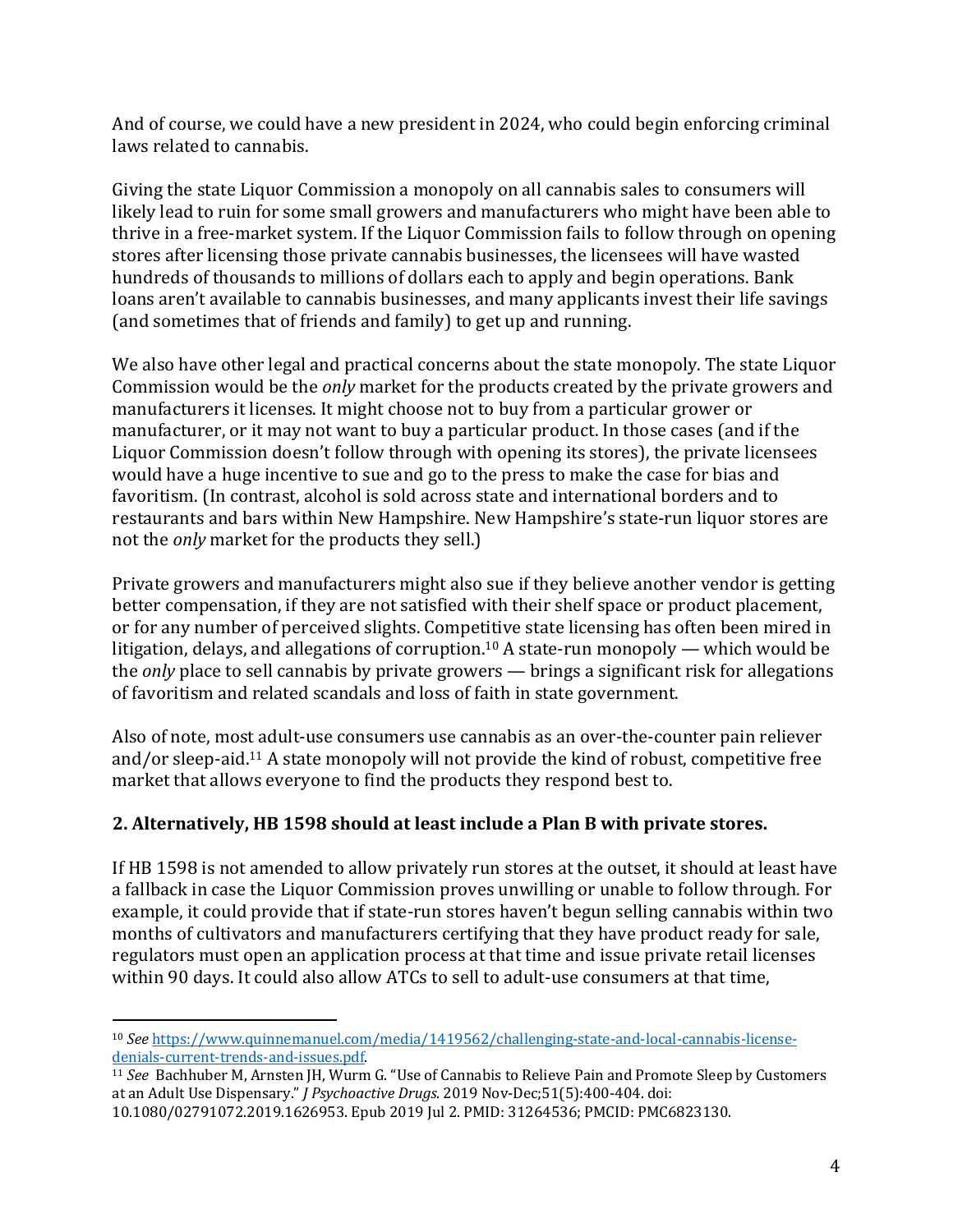provided they abide by rules to preserve the medical supply and ensure pricing doesn't increase and product choices don't decrease for patients.

### **3. New Hampshire must not re-criminalize cannabis-infused products.**

Every state legalization law allows adults who are 21 or older to possess edibles, lotions, and other cannabis-infused products. Many consumers prefer edibles, which are healthier modes of administration since they do not entail smoking. Infused products are also the only viable option for those whose landlords prohibit smoking and vaping. Yet, HB 1598 criminalizes all of those modes of administration.

Under existing law, adults in New Hampshire are generally subject to a \$100 civil fine if they possess cannabis-infused products that were purchased in states where the products were legally sold, as long as the total milligrams of THC doesn't exceed 300. HB 1598 would re-criminalize all amounts of cannabis-infused products, subjecting adult consumers to up to a year in jail if they possess infused edibles or any other cannabis-infused products.

HB 1598's definition of the legal "possession limit" is confusing, but it only includes cannabis-infused products if they are for "medical" use with "documentation." Those terms are undefined and include no reference to RSA 126:X (the Therapeutic Cannabis Program), nor does the language use 126-X:1's defined terms. It is unclear whether HB 1598 is intended to limit infused products to TCP-registered patients with specified qualifying conditions. There is no guidance about what type of "documentation" and "medical" use would be required. Regardless of the precise scope of the medical exception, HB 1598 is a step backwards from the status quo: it would subject adult-use consumers to possible jail time for possessing infused products  $-$  conduct that is currently punishable by a civil fine.

# **4. Regulated sales of infused products should be allowed.**

HB 1598 would license an unlimited number of product manufacturers — every qualified applicant would be approved, unless an applicant's licensure would conflict with a cap on local licenses. But it appears infused product manufacturers could *only* make concentrates (dabs and waxes) and perhaps medical products (as was noted above, this is ill-defined and inconsistent with the Therapeutic Cannabis Program's terminology).

Product manufacturers should also be allowed to make infused products, including lotions, tinctures, suppositories, pills, and edibles. New Hampshire residents can already purchase infused products in Canada, Maine, and Massachusetts, and sales are expected in Vermont by the year's end. There is no sound reason to prohibit in-state small businesses from filling this demand.

By authorizing in-state production of infused products for adult-use consumers, New Hampshire can set health and safety requirements. The state could craft regulations mandating child-resistant packaging, warning labels (perhaps even with a help line), restrictions on packaging and shapes to avoid appealing to minors, and other sensible health and safety regulations. It could even require state approval of flavors to ensure they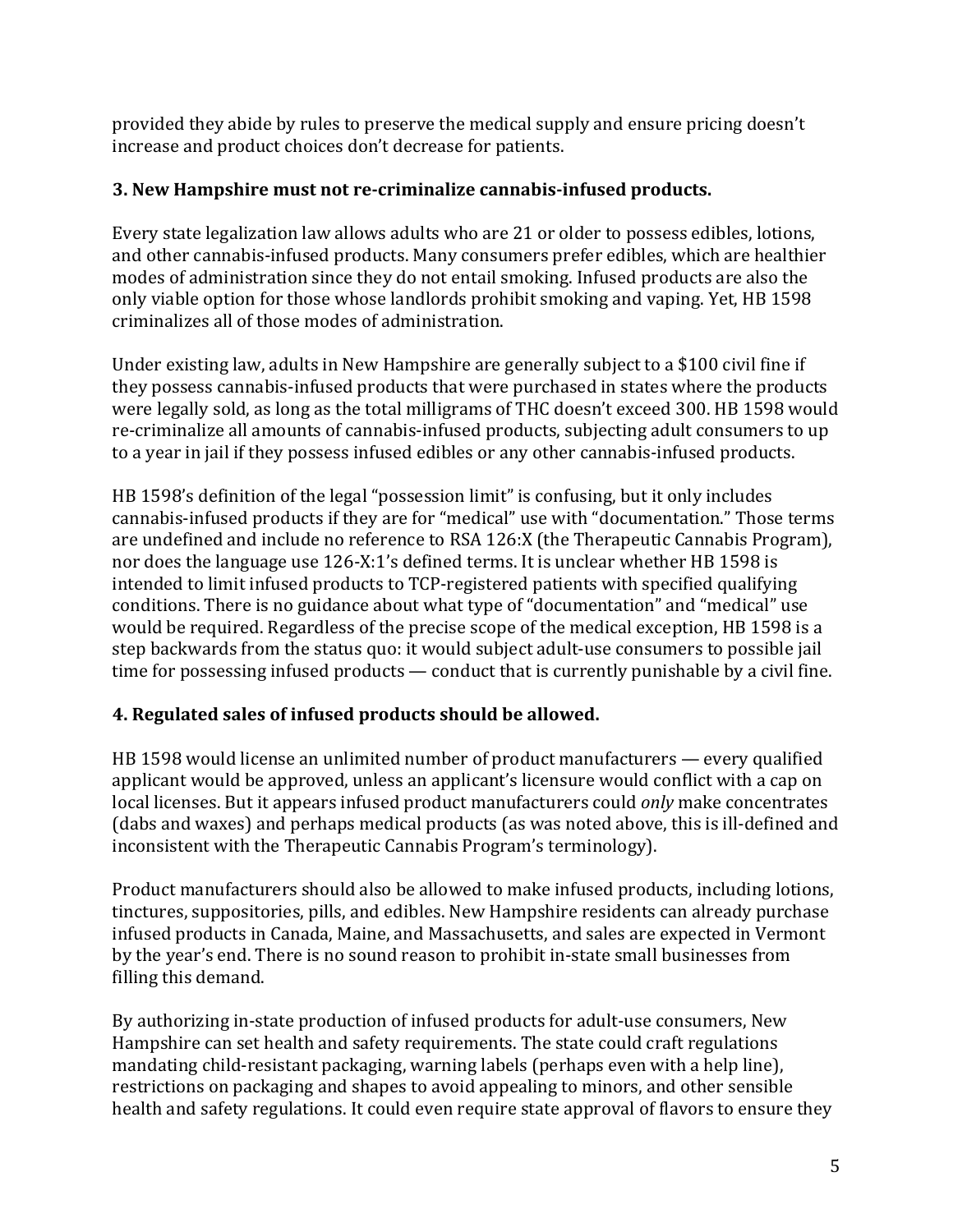do not appeal to minors. None of that type of control is possible if the state outright prohibits these products and thereby drives demand underground and across borders.

# **5. The excessive fine for public smoking and vaping is a step backwards.**

In addition to increasing the penalty for possessing infused products, HB 1598 would increase the penalty for smoking cannabis in public. The current penalty is the penalty for possession — a \$100 civil fine. HB 1598 would levy a much higher fine — up to  $$500 - for$ smoking or vaporizing in public, which could cause individuals to miss rent and lead to a devastating downward spiral.

In contrast, there is no statewide penalty for drinking in public in New Hampshire or for smoking cigarettes outdoors. This, despite the fact that secondhand cigarette smoke has been linked to serious health effects, whereas even *firsthand* cannabis smoking isn't associated with increased mortality or lung cancer.

A first offense should carry no more than a \$50 civil fine (with a community service alternative for those who cannot afford it), with a maximum \$100 fine after that.

The \$500 penalty is all the more alarming in light of HB 1598's ban on infused products. Those who are not allowed to smoke or vape in their rented housing would be excluded from the benefits of legalization and would be subjected to even harsher penalties than they are now.

### **6. Legalization should include erasure, release, and related reforms.**

Newer legalization states are increasingly recognizing the moral imperative to include expungement, retroactivity, and related reforms.<sup>12</sup> As New Hampshire legalizes cannabis and gets into the business of selling it, it should also release and clear the records of individuals who have been convicted of the same conduct. All cannabis convictions should be expunged or erased, all cannabis prisoners should be released, and all cannabis-related parole and probation should be terminated. This should be done automatically and at no cost to the individual with the cannabis charge.

In the case of an ongoing sentence where there were other non-cannabis charges, a judge could evaluate whether release would be in the interests of justice in light of legalization and racial disparities in cannabis arrests, along with the seriousness and nature of the other non-cannabis charge(s).

In addition, HB 1598 should provide that there cannot be a general condition of parole, probation, or pre-trial release that requires revocation for using or possessing cannabis or testing positive for it, absent an individualized finding that allowing the defendant to use cannabis could pose a danger. Other states, including Connecticut and New Jersey, have included similar provisions.

<sup>12</sup> *See* https://www.mpp.org/assets/pdf/issues/legalization/Review-of-State-Legalization-Laws.pdf.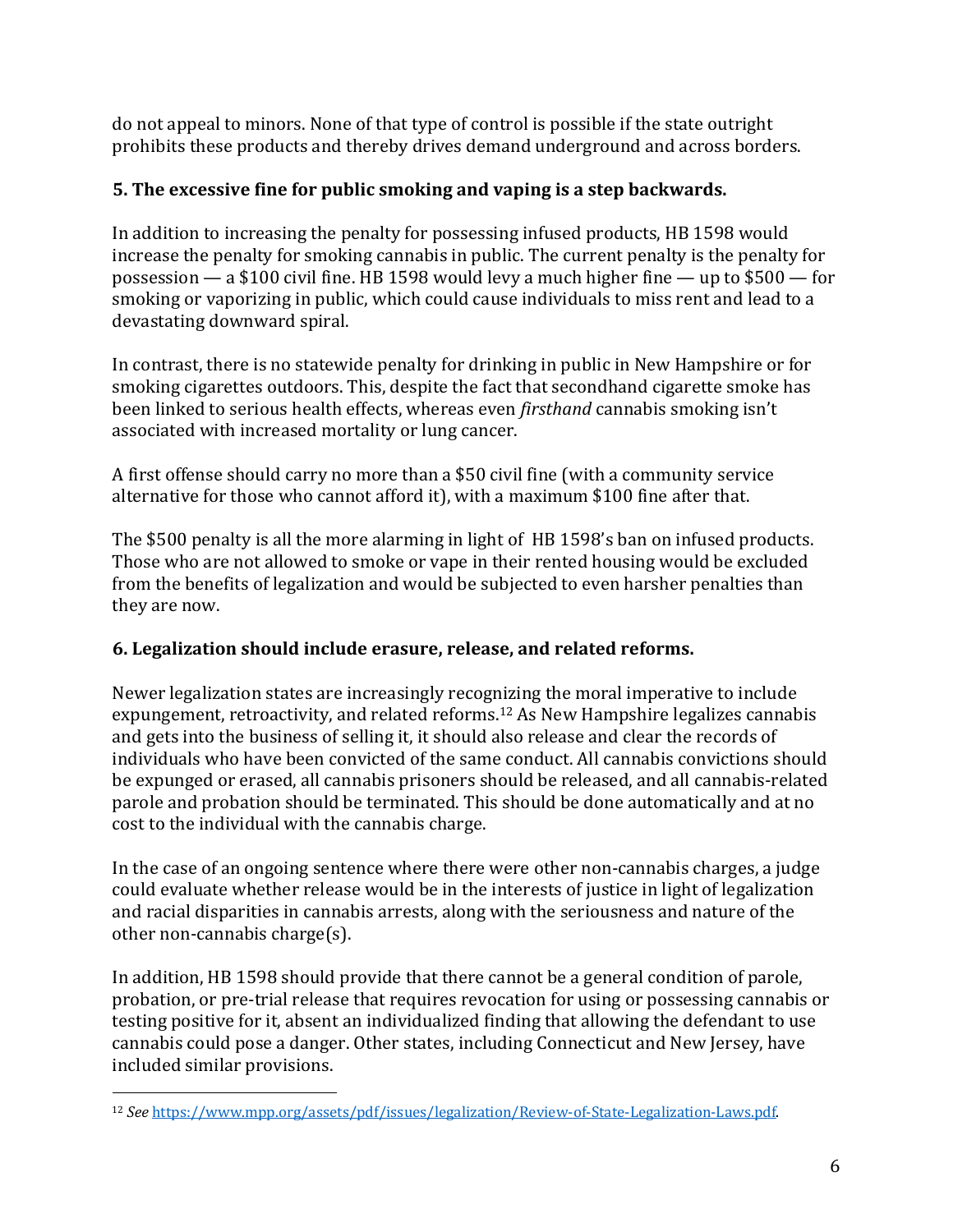# **7.** Legalize (or at least decriminalize) home cultivation.

Unlike almost all legalization states,<sup>13</sup> HB 1598 would in no way change the penalties for personal cultivation, which would remain a jailable offense. The bill should legalize the secure, discreet cultivation of cannabis. Adults are allowed to brew their own beer, so why should they be prohibited from growing a safer, state-legal plant?

Absent legalization of home cultivation, New Hampshire should at least make cultivation of up to six plants legal for registered patients, with a civil, fine-only offense for adults.

### **8. Criminal protections are needed for staff of cannabis businesses.**

Although HB 1598 creates a general exception to RSA 318-B:26 for activities "authorized by law," it should include clear language to explicitly provide that cannabis businesses and their staff are not in violation of the state's criminal code for their cannabis-related activities. The licensing piece does not even explicitly say licensees and their staff are "authorized" to possess, manufacture, sell, transport, and purchase cannabis, which it should if the bill will not be amended to include more explicit protections.

#### **9.** HB 1598 should limit the state monopoly's mark-up while ensuring fair payment **to licensees.**

While cannabis would not be taxed under HB 1598, the only seller of adult-use cannabis would be the state Liquor Commission. HB 1598 gives the Commission unfettered authority to set prices. There is nothing in the bill prohibiting the Liquor Commission from charging \$1,000 a gram. If the Commission charges more than the cost of cannabis in neighboring states, and more than the illicit market, it could cause significant losses for private growers and manufacturers. And it could deprive residents of safe, convenient access to lab-tested cannabis.

To ensure the mark-up doesn't essentially serve as an excessive tax, there should be a provision to ensure the total price at retail is no more than the post-tax prices in neighboring states.

At the same time, HB 1598 licenses numerous small businesses to grow and produce cannabis products, but it creates an absolute, state-run monopoly at retail. There is also nothing in the bill to ensure the Liquor Commission pays a fair price for cannabis and cannabis products to avoid bankrupting small businesses. There should be.

Of course, these issues could be avoided by simply allowing private retail sales.

# **10. There should be a reasonable cap on application and licensing fees.**

<sup>13</sup> For details, *see* https://www.mpp.org/issues/legalization/the-case-for-allowing-home-cultivation/.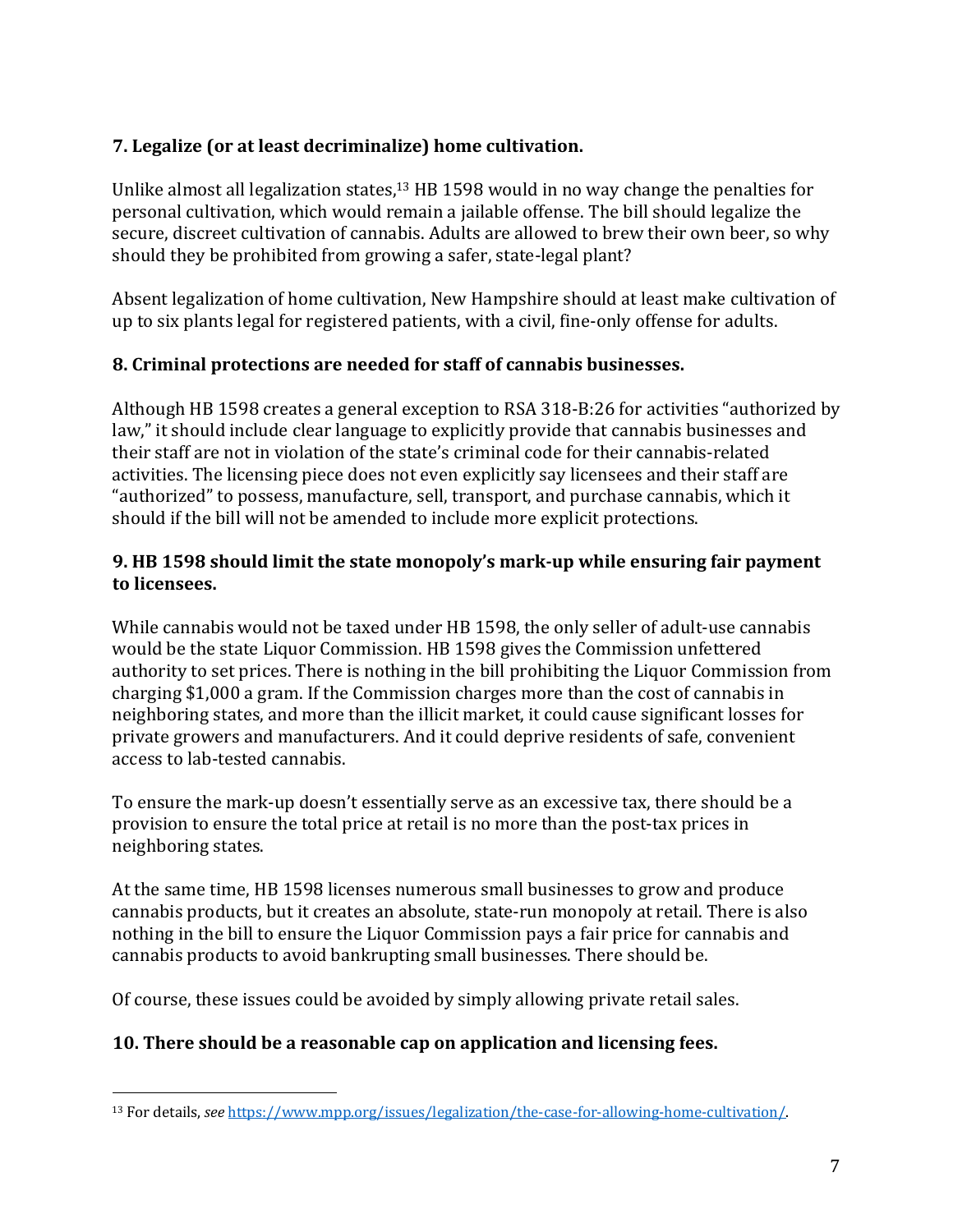Some states have charged excessive non-refundable application fees, ensuring only applicants with the deepest pockets get licensed. New Hampshire should not repeat this mistake. It should ensure small businesses truly have a shot. Application fees should be no more than \$2,500, and licensing fees should be capped at no more than \$5,000.

### **11.** The number of growers should be far larger.

Fifteen growers are not enough to ensure a robust supply with a variety of strains. This number is far lower than other states, both in absolute terms and per capita.

Washington State has no cap on cultivators. In Fiscal Year 2021, it had 1,079 licensed cultivators, which would be 193 adjusted to New Hampshire's population.<sup>14</sup> As of October 1, 2021, Colorado had 711 licensed adult-use cultivators, which would be 170 adjusted to New Hampshire's population.

According to a November 2020 report commissioned by the state of Maryland,<sup>15</sup> Alaska had 30.8 cultivation licenses per 100,000 residents, which would translate to 419 in New Hampshire. Even Nevada's 4.4 active cultivation licenses per 100,000 would translate to 60 in New Hampshire.

# **12. State and local workers deserve employment protections.**

Cannabis stays in a person's system for 30 days. The state should not be firing its workers for choosing a safer alternative to alcohol — which the Liquor Commission itself would be selling. State and local governments should not be allowed to take disciplinary action against workers for failing a drug test for cannabis unless they would be required to do so by federal law. Of course, state and local employers should still be allowed to take action for employees using cannabis at work or coming to work impaired.

# **13.** There is no provision for how capped licenses will be selected.

HB 1598 caps cultivation facilities at 15 and allows local caps on all business types, but it does not include any explanation for how applicants will be selected. There should be some guidance, and it should not require an excessive expenditure of funds at the application stage. Applicants should not be required to lease or own property at the time of an initial application (or receive favor for doing so). Otherwise, only those who can afford to gamble very large sums of money will have a shot at a license. The bill could have a conditional licensure that would be final only after the location is secured and built out. Several other states have taken this approach.

 $14$  Washington State Liquor and Cannabis Control Board, "Annual Report Fiscal Year 2021," p. 15, https://lcb.wa.gov/sites/default/files/publications/2021-annual-report-draft5.pdf.

<sup>&</sup>lt;sup>15</sup> "Comprehensive Market Analysis of Medical and Adult-Use Cannabis in Maryland," *Mathematica*, November 13, 2020, p. 31.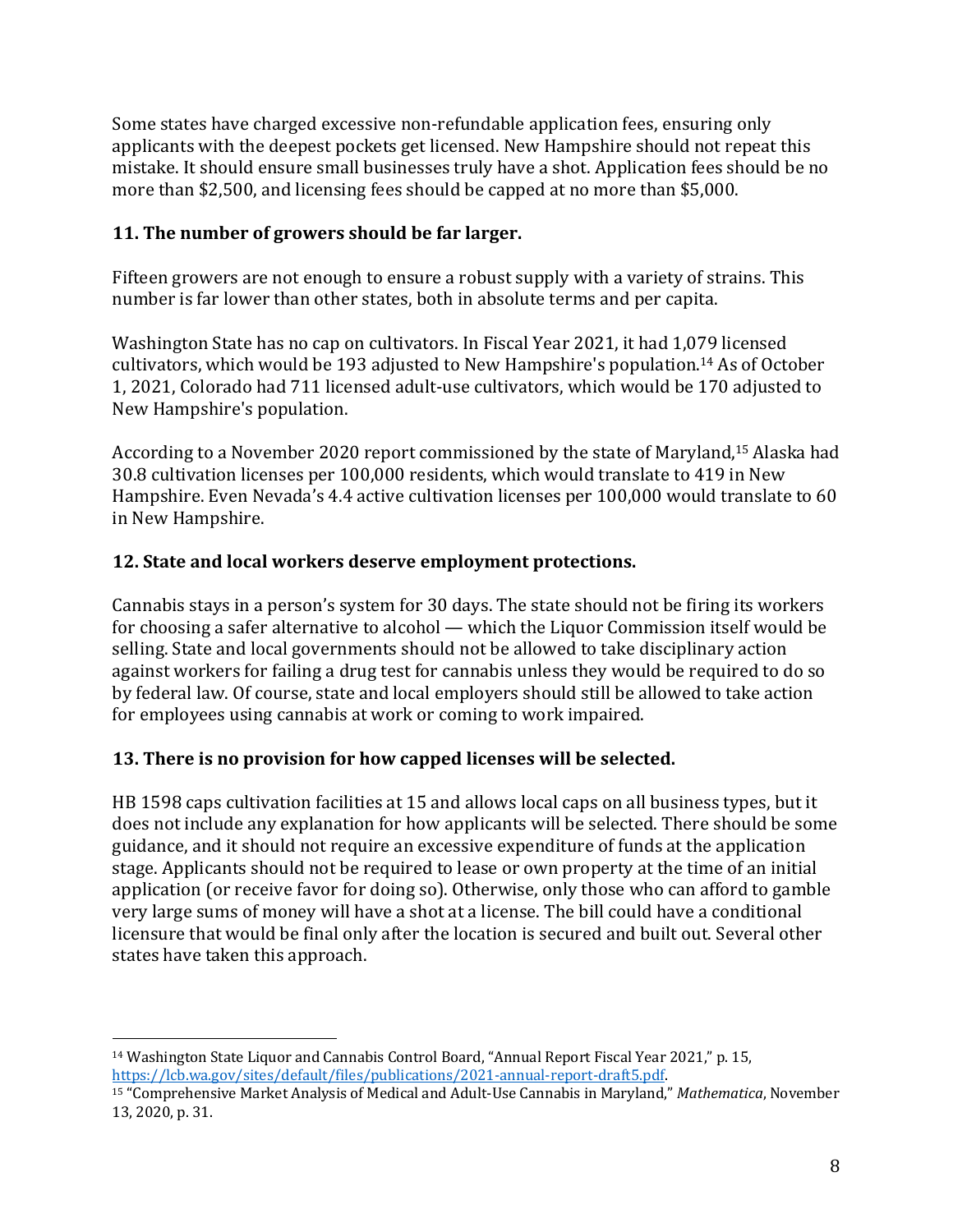#### **14.** ATCs should be allowed to be licensed as adult-use growers and/or manufacturers if they maintain medical supply.

HB 1598 is silent on whether ATCs can apply to be cultivators or manufacturers. It should allow them to do so but include provisions to ensure they maintain a sufficient supply for patients, including a variety of products and avoiding increasing prices. It may be advisable to require DHHS to develop specific rules, which could include suspending or revoking an ATC's ability to participate in the adult-use market if they fail to maintain an adequate supply or in the event of a shortage.

### **15. ATCs should be allowed to buy products from private growers and manufacturers.**

There does not seem to be a sound policy reason to prohibit ATCs from buying cannabis from licensed producers and cultivators. Allowing them to do so would provide more product choices for patients and help in the event an ATC experiences a crop failure or shortage. A grower could produce a niche strain that helps with particular symptoms that would not otherwise be available. Allowing ATCs to buy from growers and manufacturers would also make it so the state Liquor Commission is not the only possible buyer of products from these licensees, which presents a host of problems.

# **16. The regulator should not be the same entity as the state monopoly.**

As was noted, we are skeptical that a state-run monopoly will become operational until/unless federal law changes. However, if this approach were to ever become operational (likely after a change in federal law), we are concerned about the prospect of having the sole customer for the private licensees also be their sole regulatory agency. We suggest having a different entity be responsible for licensing and regulations (including health, safety, and labeling rules) and inspections of the private licensees. It may also be wise to have a neutral agency with some oversight responsibilities to help ensure the Liquor Commission stores follow health, safety, training, and security regulations.

# **17. Licensing should seek to foster equity.**

Most of the recent legalization laws seek to license those who have been most impacted by the war on drugs and help them succeed. This often includes technical assistance, assistance with start-up loans or grants, and lower application fees for certain applicants. It can also include licensing prioritization or a head start for impacted applicants. HB 1598 should include similar provisions.

### **18. Proceeds should be used for community reinvestment and reparative justice.**

Most of the recent legalization laws reinvest much of the proceeds from legalization in communities that were the hardest hit by prohibition and help individuals who were impacted by incarceration with reentry. Several states include funding for reentry services, community organizations, pre-K education, and other community reinvestment.